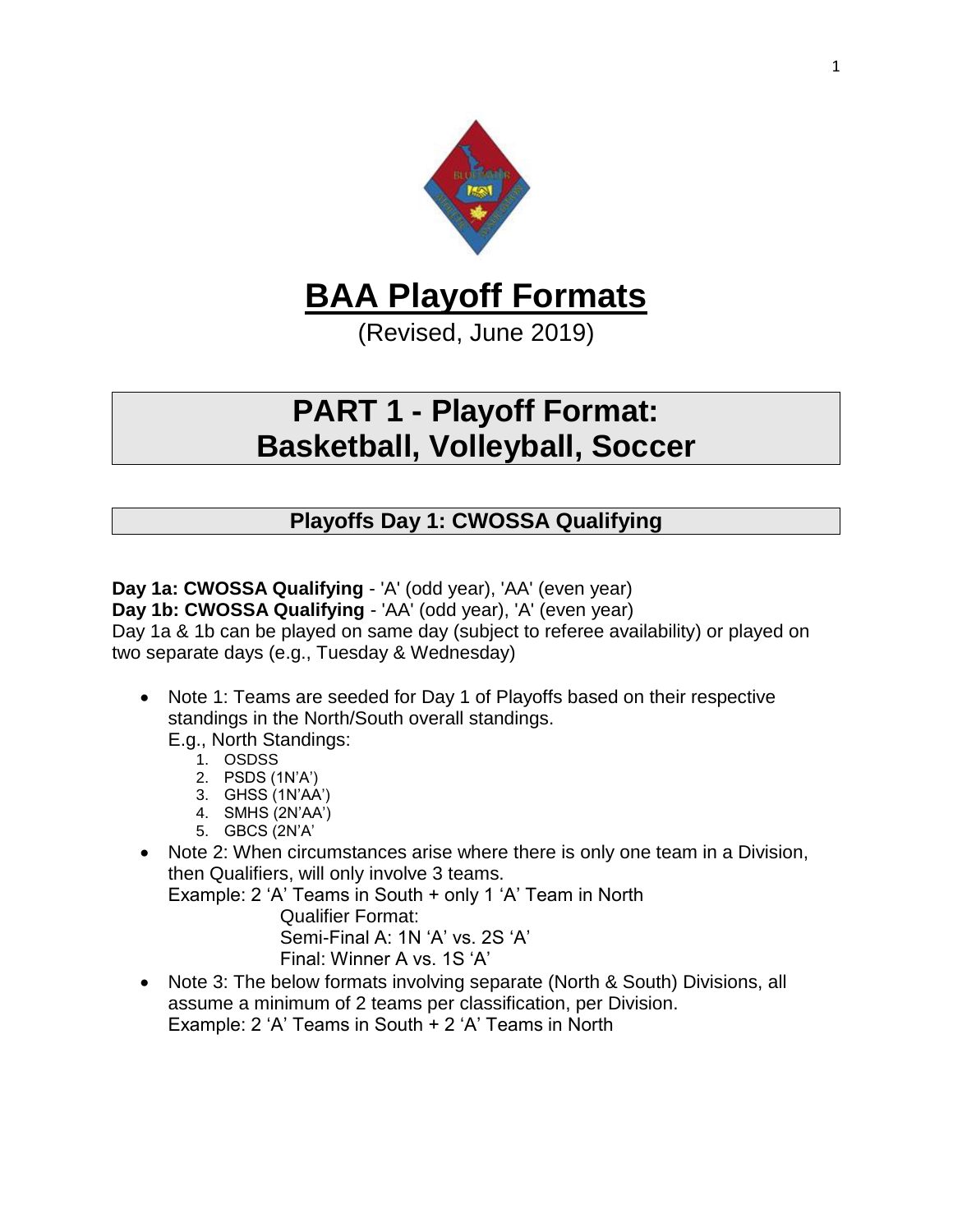# **'A'**

### **Hosting**

Basketball Host: Even Years (Top Seed South), Odd Years (Top Seed North) Volleyball Host: Even Years (Top Seed North), Odd Years (Top Seed South) Soccer Host: Even Years (Top Seed South), Odd Years (Top Seed North)

### **Format**

Semi-Finals: Game 1 - 1N'A' vs. 2S'A' Game 2 - 1S'A' vs. 2N'A'

Finals: Winner Game 1 vs. Winner Game 2

The Winner of the Final is the first entry to CWOSSA, loser of the Final is the  $2<sup>nd</sup>$  entry to CWOSSA if applicable.

## **'AA'**

### **Hosting**

Basketball Host: Even Years (Top Seed South), Odd Years (Top Seed North) Volleyball Host: Even Years (Top Seed North), Odd Years (Top Seed South) Soccer Host: Even Years (Top Seed South), Odd Years (Top Seed North)

### **Format**

Semi-Finals: Game 1 - 1N'AA' vs. 2S'AA'

Game 2 - 1S'AA' vs. 2N'AA'

Finals: Winner Game 1 vs. Winner Game 2 The Winner of the Final is the first entry to CWOSSA, loser of the Final is the 2<sup>nd</sup> entry to CWOSSA if applicable.

### **Playoffs Day 2: BAA Championship Day**

### **Hosting**

Basketball Host: Even Years (Top Seed South), Odd Years (Top Seed North) Volleyball Host: Even Years (Top Seed North), Odd Years (Top Seed South) Soccer Host: Even Years (Top Seed South), Odd Years (Top Seed North)

### **Format**

Semi-Final: 1N vs. 2S Semi-Final: 1S vs. 2N Final

> • Note 1: Teams are seeded for Day 2 of Playoffs based on their respective standings in the North/South overall standings.

E.g., North Standings:

- 1. OSDSS  $= 1N$
- 2. PSDS (1N'A') = 2N
- 3. GHSS (1N'AA')
- 4. SMHS (2N'AA')
- 5. GBCS (2N'A'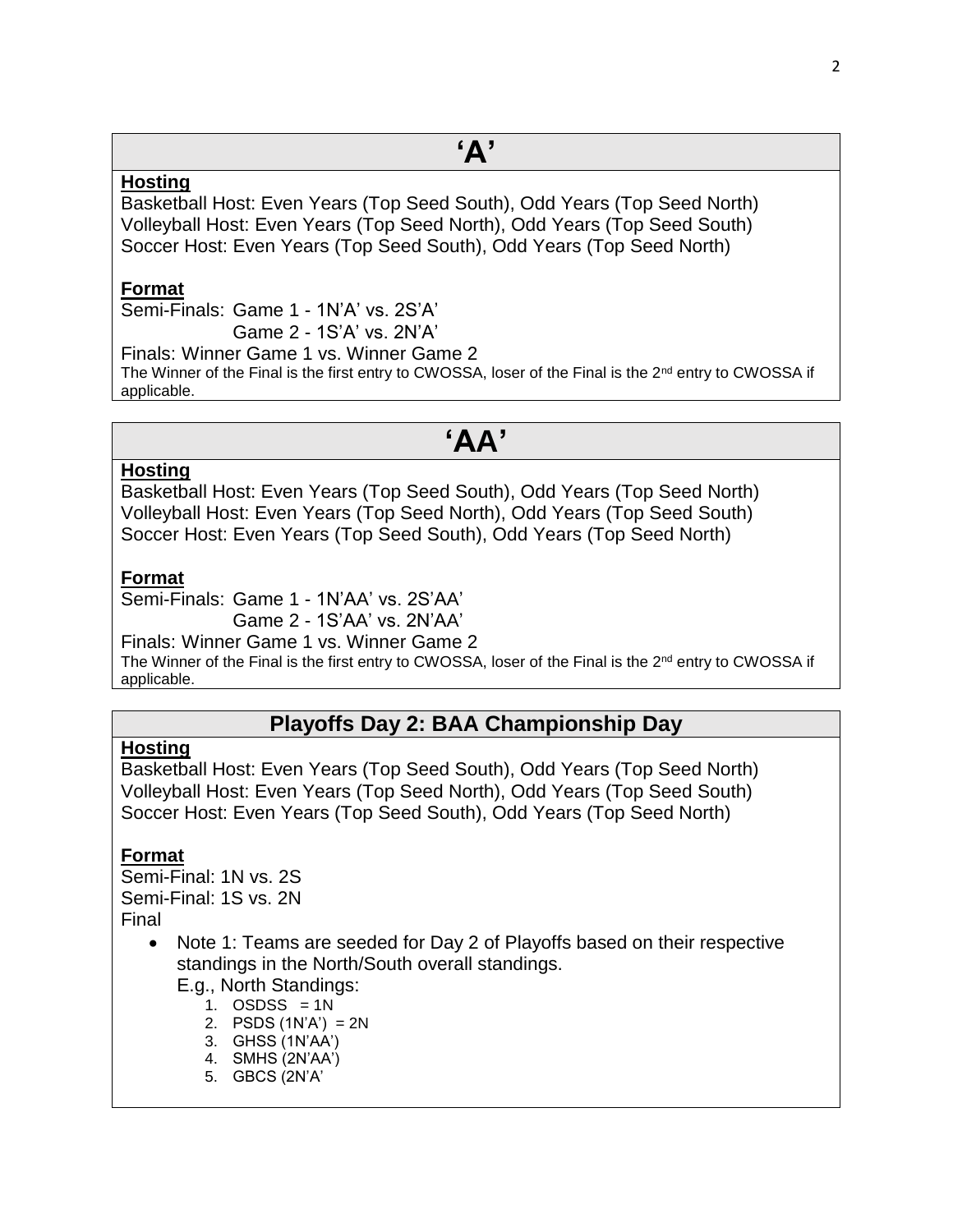# **PART 2 – Playoff Format: Curling, Football, Baseball, Lacrosse**

Continue sport-specific past playoff formats – as classifications have no impact on these sports (ie. A, AA, and AAA all compete together at CWOSSA and OFSAA levels). BAA Champion advances to CWOSSA BAA Finalist advances to CWOSSA (if two entries)

## **PART 3 – Playoff Format: Hockey & Rugby**

### **Note a)**

**When 2 Divisions (8 or more teams):** If OSDSS is not in top 2 in regular season (North Division standings) then Championship Day and 'A/AA' CWOSSA Qualifying are played as 1 playoff.

**When 1 Division (7 teams or less):** If OSDSS is not a top 4 team in the regular season standings then Championship Day and 'A/AA' CWOSSA Qualifying are played as 1 playoff.

### **Otherwise…**

### **Playoffs Day 1: ' A/ AA' CWOSSA Qualifying**

*Host: Odd Year (Boys Top Seed South, Girls Top Seed North) Even Year (Girls Top Seed South, Boys Top Seed North)*

*'A/AA' Teams are seeded for CWOSSA Qualifiers, based on their Regular Season standings.*

*Involves top two 'A/AA' teams from North 'AA' standings, and top two 'A/AA' teams from South 'AA' standings (or top 4 'A/AA' teams if 1 division (North & South combined)).*

Semi-Finals: Game 1 - 1N'A/AA' vs. 2S'A/AA'

Game 2 - 1S'A/AA' vs. 2N'A/AA'

Finals: Winner Game 1 vs. Winner Game 2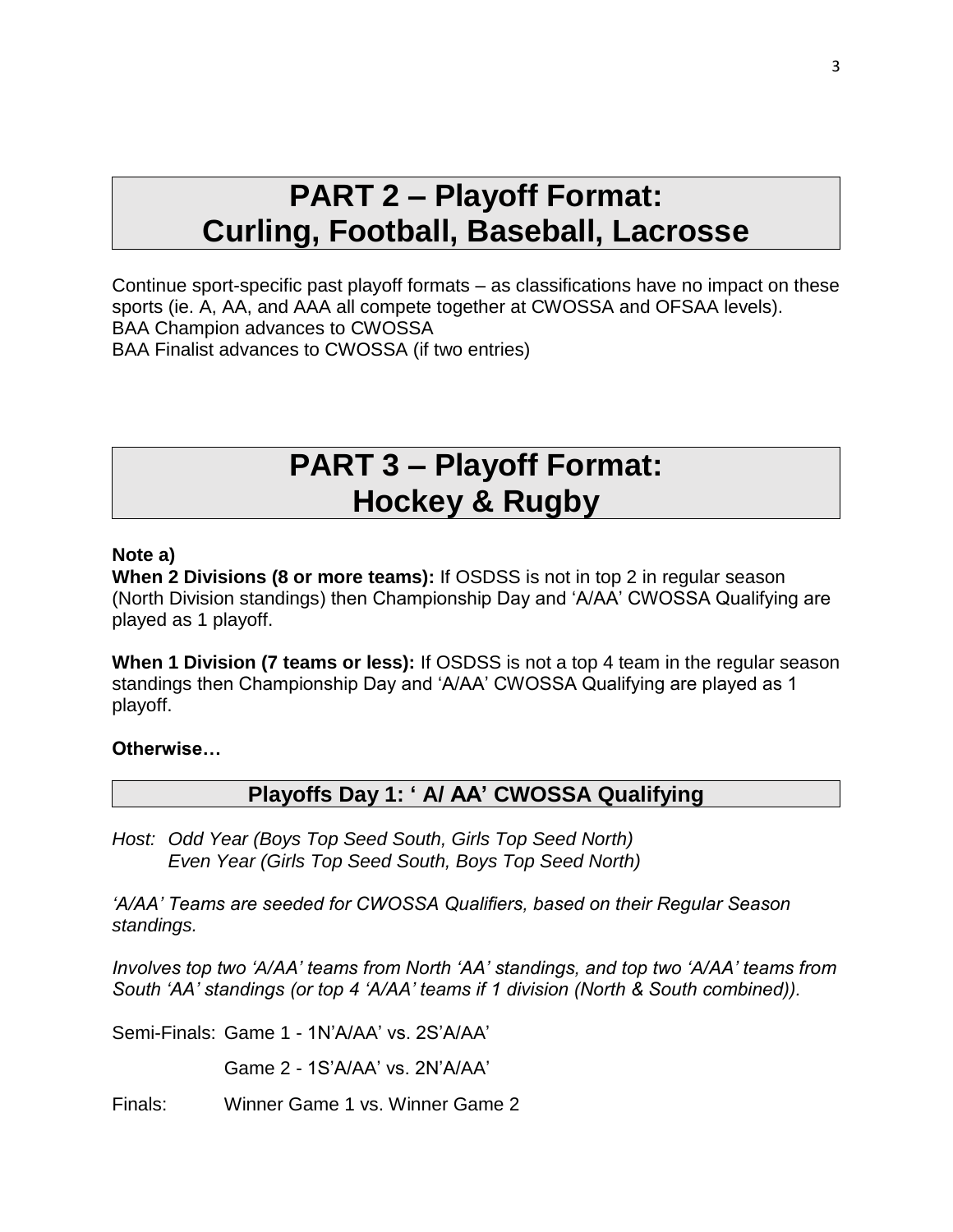## **Playoffs Day 2: BAA Championship Final Four Day**

*Host: Odd Year (Boys Top Seed South, Girls Top Seed North) Even Year (Girls Top Seed South, Boys Top Seed North)*

*Involves top two teams from North and top two teams from South, or top 4 teams, if one division* Semi-Final A: 1S vs. 2N OR 1 vs. 4 Semi-Final B: 1N vs. 2S 2 vs. 3

\*BAA Final: Winner of A vs. Winner of B

#### **Note b)**

**The above formats involving separate (North & South) Divisions, all assume a minimum of 2 teams per classification, per Division. Example: 2 'A/AA' Teams in South + 2 'A/AA' Teams in North**

#### **Scenario "X"**

When circumstances arise and there's only one team in a Division, then Qualifiers, will only involve 3 teams.

Example: 2 'A' Teams in South + only 1 'A/AA' Team in North Qualifier Format: Semi-Final A: 1N 'A/AA' vs. 2S 'A/AA' Final: Winner A vs. 1S 'A/AA'